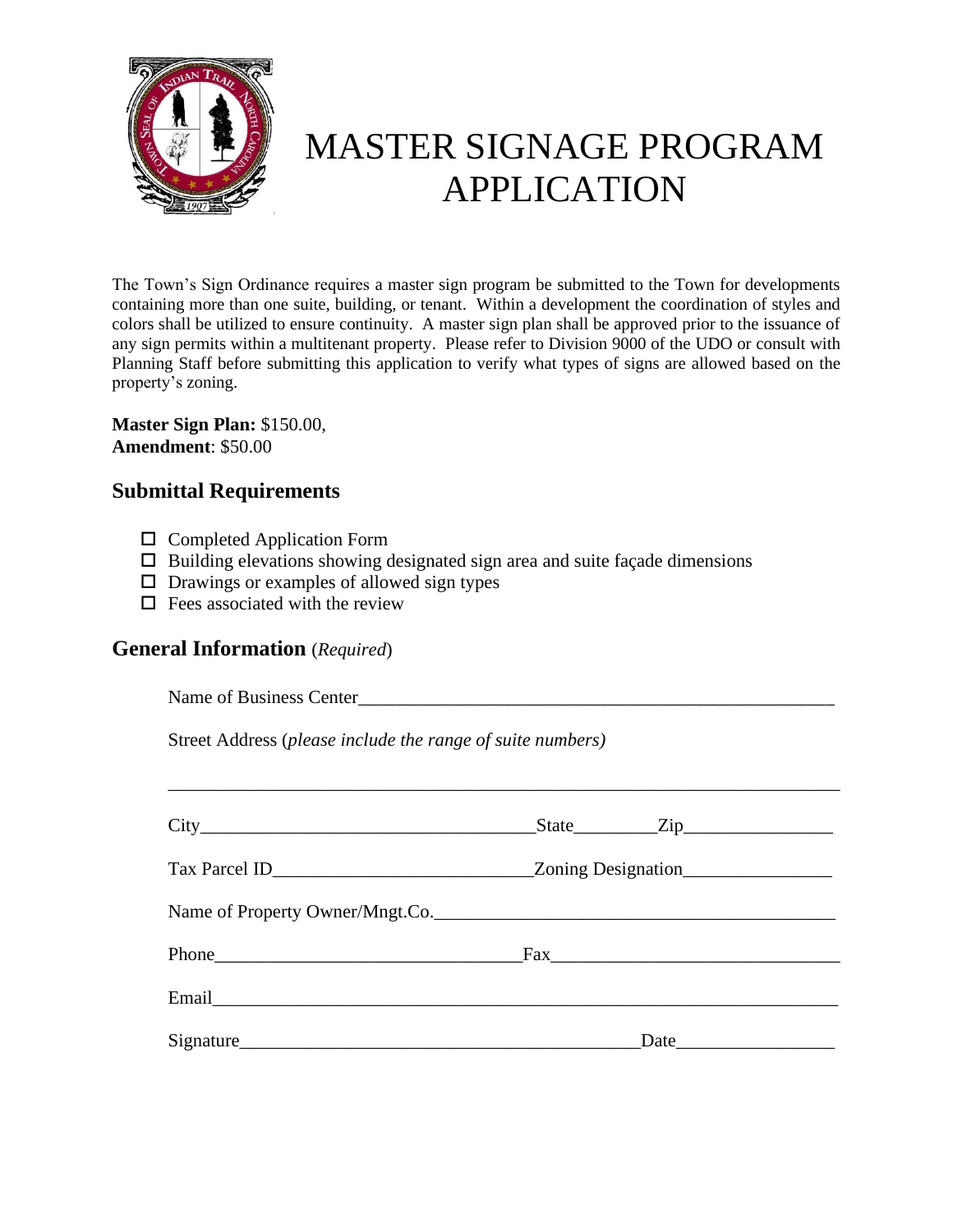| <b>SIGN TYPE</b> (for example, cabinet style, channel letters on a raceway, pan signs, |
|----------------------------------------------------------------------------------------|
| etc.) What type of sign will be allowed for this center?                               |

\_\_\_\_\_\_\_\_\_\_\_\_\_\_\_\_\_\_\_\_\_\_\_\_\_\_\_\_\_\_\_\_\_\_\_\_\_\_\_\_\_\_\_\_\_\_\_\_\_\_\_\_\_\_\_\_\_\_\_\_\_\_\_\_\_\_\_\_\_

(*Use additional sheets if necessary, to provide the information below.*) 1. Maximum letter height: \_\_\_\_\_\_\_\_\_\_\_\_\_\_\_\_\_\_\_\_\_\_\_\_\_\_\_\_\_\_\_\_\_\_\_\_\_\_\_\_\_\_\_ \_\_\_\_\_\_\_\_\_\_\_\_\_\_\_\_\_\_\_\_\_\_\_\_\_\_\_\_\_\_\_\_\_\_\_\_\_\_\_\_\_\_\_\_\_\_\_\_\_\_\_\_\_\_\_\_\_\_\_\_\_\_ 2. Allowed colors:\_\_\_\_\_\_\_\_\_\_\_\_\_\_\_\_\_\_\_\_\_\_\_\_\_\_\_\_\_\_\_\_\_\_\_\_\_\_\_\_\_\_\_\_\_\_\_\_\_\_ \_\_\_\_\_\_\_\_\_\_\_\_\_\_\_\_\_\_\_\_\_\_\_\_\_\_\_\_\_\_\_\_\_\_\_\_\_\_\_\_\_\_\_\_\_\_\_\_\_\_\_\_\_\_\_\_\_\_\_\_\_\_\_ 3. Materials and facing: \_\_\_\_\_\_\_\_\_\_\_\_\_\_\_\_\_\_\_\_\_\_\_\_\_\_\_\_\_\_\_\_\_\_\_\_\_\_\_\_\_\_\_\_\_\_\_\_\_\_\_\_\_\_\_\_\_\_\_\_\_\_\_ 4. Font style (if desired): \_\_\_\_\_\_\_\_\_\_\_\_\_\_\_\_\_\_\_\_\_\_\_\_\_\_\_\_\_\_\_\_\_\_\_\_\_\_\_\_\_\_\_\_\_\_\_\_\_\_\_\_\_\_\_\_\_\_\_\_\_\_\_ 5. Illumination (*internal, external, or none?)*: \_\_\_\_\_\_\_\_\_\_\_\_\_\_\_\_\_\_\_\_\_\_\_\_\_\_\_\_\_\_\_\_\_\_\_\_\_\_\_\_\_\_\_\_\_\_\_\_\_\_\_\_\_\_\_\_\_\_\_\_\_\_\_ 6. Maximum Number of Signs allowed per tenant (*including corner suites)*:

(*Maximum Sign area not to exceed 10% of any given wall per UDO section 9140.040*)

\_\_\_\_\_\_\_\_\_\_\_\_\_\_\_\_\_\_\_\_\_\_\_\_\_\_\_\_\_\_\_\_\_\_\_\_\_\_\_\_\_\_\_\_\_\_\_\_\_\_\_\_\_\_\_\_\_\_\_\_\_\_\_

#### **II. PROHIBITED SIGNS**

List all types of signs you would specifically like to exclude from being used or allowed in this center:

\_\_\_\_\_\_\_\_\_\_\_\_\_\_\_\_\_\_\_\_\_\_\_\_\_\_\_\_\_\_\_\_\_\_\_\_\_\_\_\_\_\_\_\_\_\_\_\_\_\_\_\_\_\_\_\_\_\_\_\_\_\_\_\_\_\_\_\_\_

\_\_\_\_\_\_\_\_\_\_\_\_\_\_\_\_\_\_\_\_\_\_\_\_\_\_\_\_\_\_\_\_\_\_\_\_\_\_\_\_\_\_\_\_\_\_\_\_\_\_\_\_\_\_\_\_\_\_\_\_\_\_\_\_\_\_\_\_\_

\_\_\_\_\_\_\_\_\_\_\_\_\_\_\_\_\_\_\_\_\_\_\_\_\_\_\_\_\_\_\_\_\_\_\_\_\_\_\_\_\_\_\_\_\_\_\_\_\_\_\_\_\_\_\_\_\_\_\_\_\_\_\_\_\_\_\_\_\_

\_\_\_\_\_\_\_\_\_\_\_\_\_\_\_\_\_\_\_\_\_\_\_\_\_\_\_\_\_\_\_\_\_\_\_\_\_\_\_\_\_\_\_\_\_\_\_\_\_\_\_\_\_\_\_\_\_\_\_\_\_\_\_\_\_\_\_\_\_

\_\_\_\_\_\_\_\_\_\_\_\_\_\_\_\_\_\_\_\_\_\_\_\_\_\_\_\_\_\_\_\_\_\_\_\_\_\_\_\_\_\_\_\_\_\_\_\_\_\_\_\_\_\_\_\_\_\_\_\_\_\_\_\_\_\_\_\_\_

\_\_\_\_\_\_\_\_\_\_\_\_\_\_\_\_\_\_\_\_\_\_\_\_\_\_\_\_\_\_\_\_\_\_\_\_\_\_\_\_\_\_\_\_\_\_\_\_\_\_\_\_\_\_\_\_\_\_\_\_\_\_\_\_\_\_\_\_\_